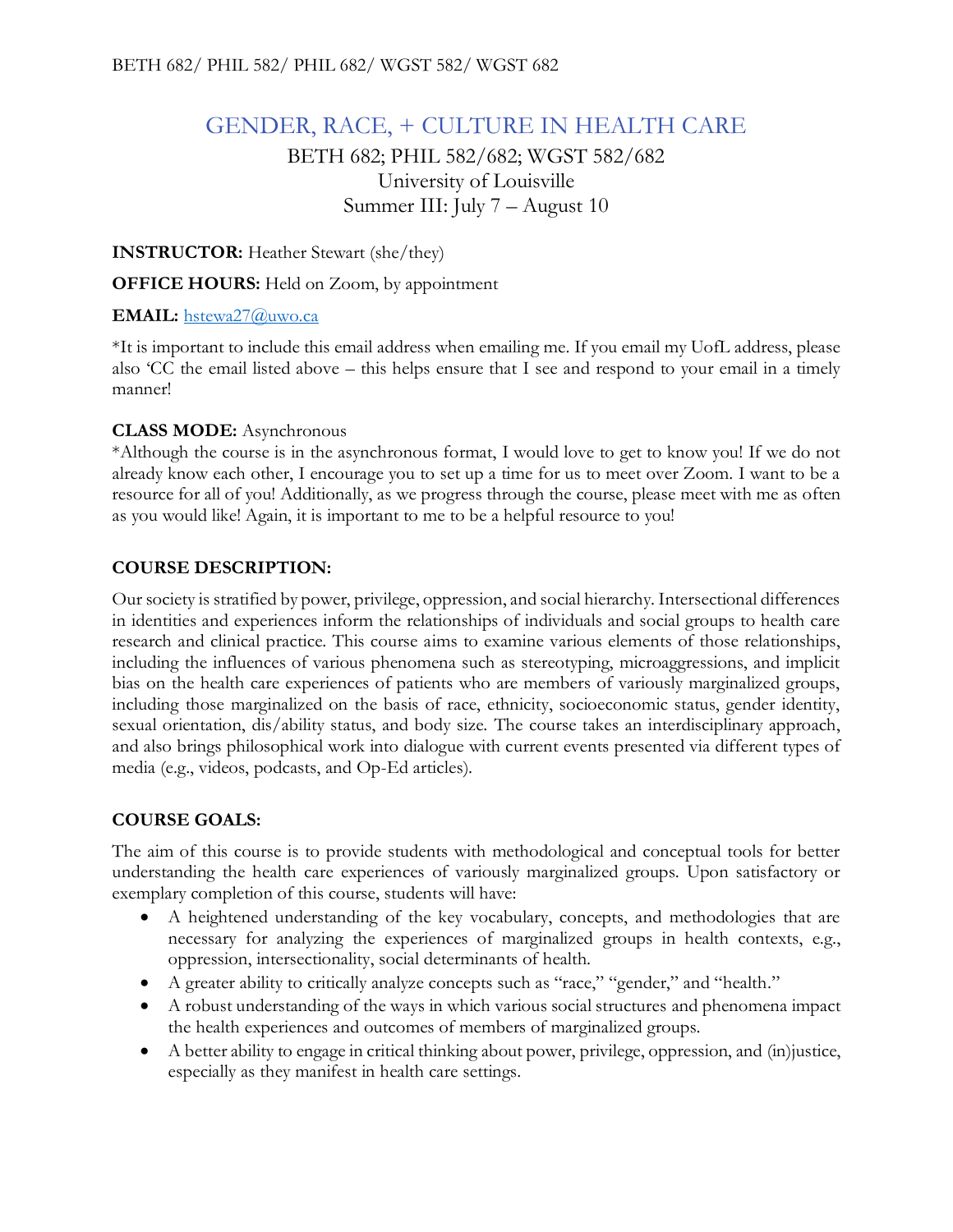• Enhanced analytical and argumentative reasoning skills, including the ability to critically examine and dissect complex arguments in writing as well as the ability to form and defend their own positions via written arguments.

# **A NOTE ON COURSE MATERIALS:**

You do not need to purchase a textbook for this course. All required and optional materials will be made available to you on our course site.

\*Note: In the course schedule below, you will see both required and optional or recommended materials (e.g., books, videos, podcasts beyond those which are formally required). The materials indicated as "optional" are available to you to aid in your further exploration of our course topics and/or to enhance your understanding of course concepts, methods, and issues. You are welcome to draw on these optional materials as secondary sources as you complete your course assignments.

#### **EVALUATION:**

\*Note: The only difference in assignments for those enrolled as undergraduates and grad students involves the final paper – be sure to look at the different requirements based on your enrollment!

The assignments for this course are in three types: **1) Weekly Response Papers, 2) Op-Ed Assignment (with alt possibilities), and 3) Final Paper.** 

Here, I will overview the assignments. Additional assignment details will be posted.

#### **I. Weekly Response Papers (5 weeks, 10% each, 50% total)**

Each week you are required to write a short response paper responding to some aspect of that week's material. The responses can take a variety of forms. You can raise an objection to some aspect of one of the readings. You can articulate a reason in favor of a point raised by one of the authors. You can make connections between multiple readings. You can show how a reading illuminates some concept (oppression, intersectionality). Really, these are open. The goal is to have you engage with and critically reflect on the readings in a serious way. In so doing, bear in mind that you are very limited by the word count, so this is an exercise in concision! Get straight to your point, sans fluff!

*Word Count*: 500 words. I will not read anything past word number 500! Don't waste your time (or mine!). I care about your thoughts, but… I want you to get practice in making them clearly and quickly! I promise this is a good writing (and thinking!) exercise.

*Due Dates:* Each Sunday at 11:59 PM.

You must write about the readings from the week prior (e.g., materials from the Monday, Weds, or Friday before the Sunday due date).

\*The only exception is the first week. For the first assignment (due July 11) you must write about the material for Friday July 9!!! After that, you have more options. But, for the first one, you must write about the materials covering the core concepts (e.g., oppression, intersectionality, social determinants of health. These will be relevant the rest of the course!).

An example: For your response due on Sunday July 18, you are free to write about the material from M-F, July 12, 14, or 16. The same is true for each subsequent Sunday.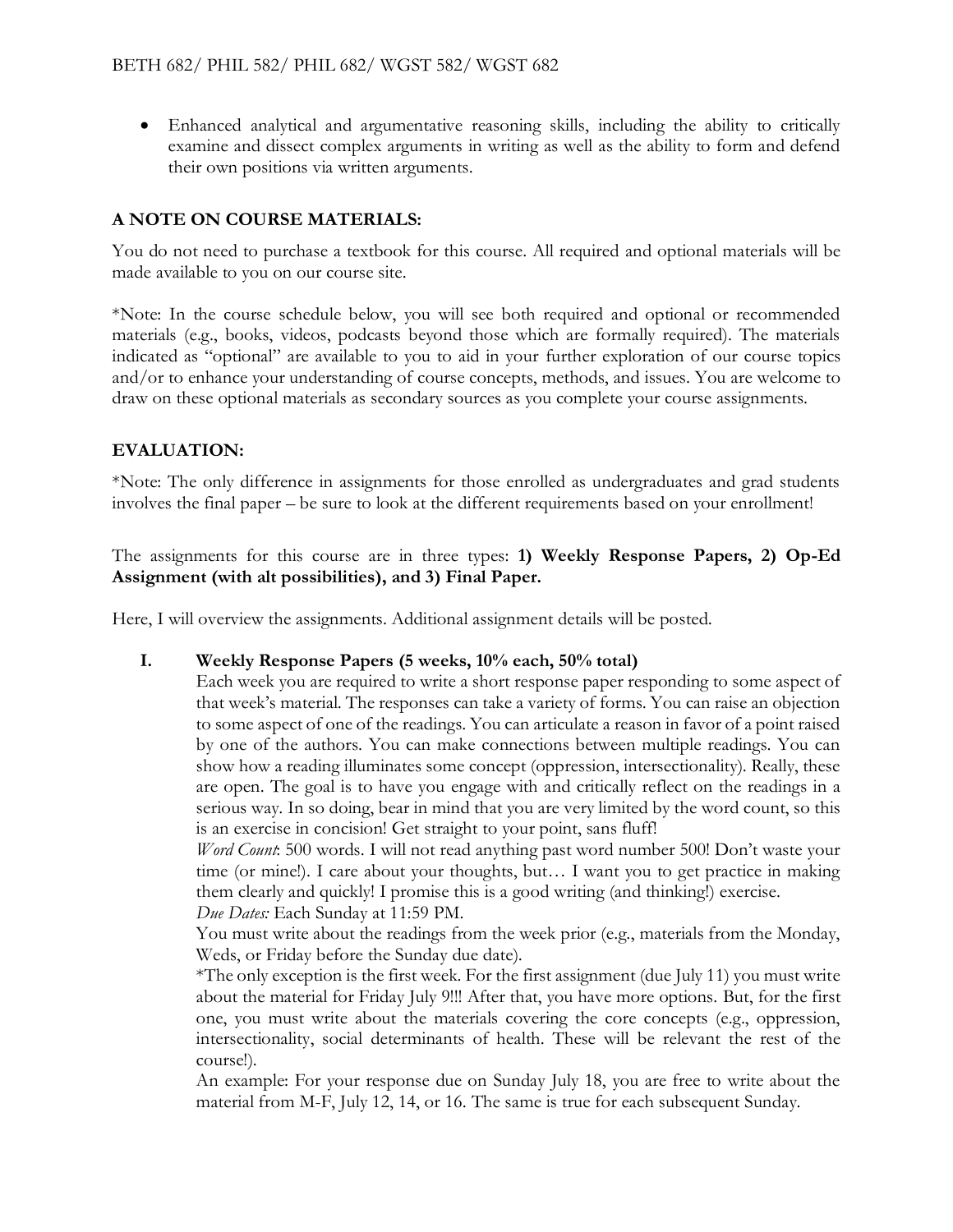\*Note: I will sometimes raise questions or suggest issues that might be interesting to explore in the lecture videos. I will not always do this. Really, I want to see what you are thinking about and how you are responding to the course materials. You have a lot of flexibility here! Focus on what you find interesting, enlightening, challenging, confusing, etc.

# **II. Op-Ed Assignment (15%)**

This one is supposed to be (more) fun (kind of), I hope. The goal of this assignment is to explore some concept or issue raised in the course via a different format, viz., a format that is not a traditional academic research style paper. Basically, the goal is to take up some issue and present it for a general (i.e., non-academic) audience. You know, like the articles you read online, or, alternatively, like an episode of your favorite informative podcast or YouTube channel. So, this assignment involves distilling some information from the course into an accessible medium, or taking some stance on an issue or topic raised in the course and presenting it to a general audience. The idea is that you could share this with your friends, partners, or family members, and they could get a sense of some topic you are thinking about in this course and why it matters.

The primary format is a written Op-Ed. However, I recognize that some of you might be more proficient at audio or visual modes of communication. If this is the case for you, you are welcome to take this assignment up in an alt-format. Specifically, you can create a mock-podcast episode or create a YouTube video. For either of these options, the goal remains the same – present some issue in the course to a general audience! I just want to give you different possibilities with which to achieve that goal. Again, this should be (more) fun. Work to your strengths! I am excited to see what you create. Touch base if you have questions.

*Word Count/ Content Limit:* max 1200 words for a written Op-Ed, 30 minutes for a podcast, and 20 minutes for a YouTube video.

Don't hesitate to ask questions if you want/need more guidance!

# **III. Final Paper (35%)**

Okay… this is the big one! You knew it was coming! This course requires a final paper. The paper looks a bit different if you are enrolled as an undergrad (500-level) or a grad (600-level), so be sure you are working under the correct assignment parameters!

*500-Level Folks*: Your assignment is to write a final paper based on the course content. You are not required to go beyond the course content (though, you can bring in outside resources should you choose). You can write about any of the topics, concepts, or issues we cover in the course, and you must demonstrate i) knowledge of the course concepts and ideas, and 2) critical thinking about those concepts and ideas. A word of advice: start early!

A second word of advice: use me as a resource!!!! Seriously. At all stages of the writing process. I am willing to discuss your topic or thesis with you early to get you started; I will look at an abstract until July 28<sup>th</sup>, and I will look over outlines or rough drafts that come to me by August 1. In other words, if you get going early, you can get lots of help along the way. But I am only one human with limited time and energy, so I the earlier the better (e.g., I can't look at all of the drafts at the last minute!)

Page length: 8-10 pages.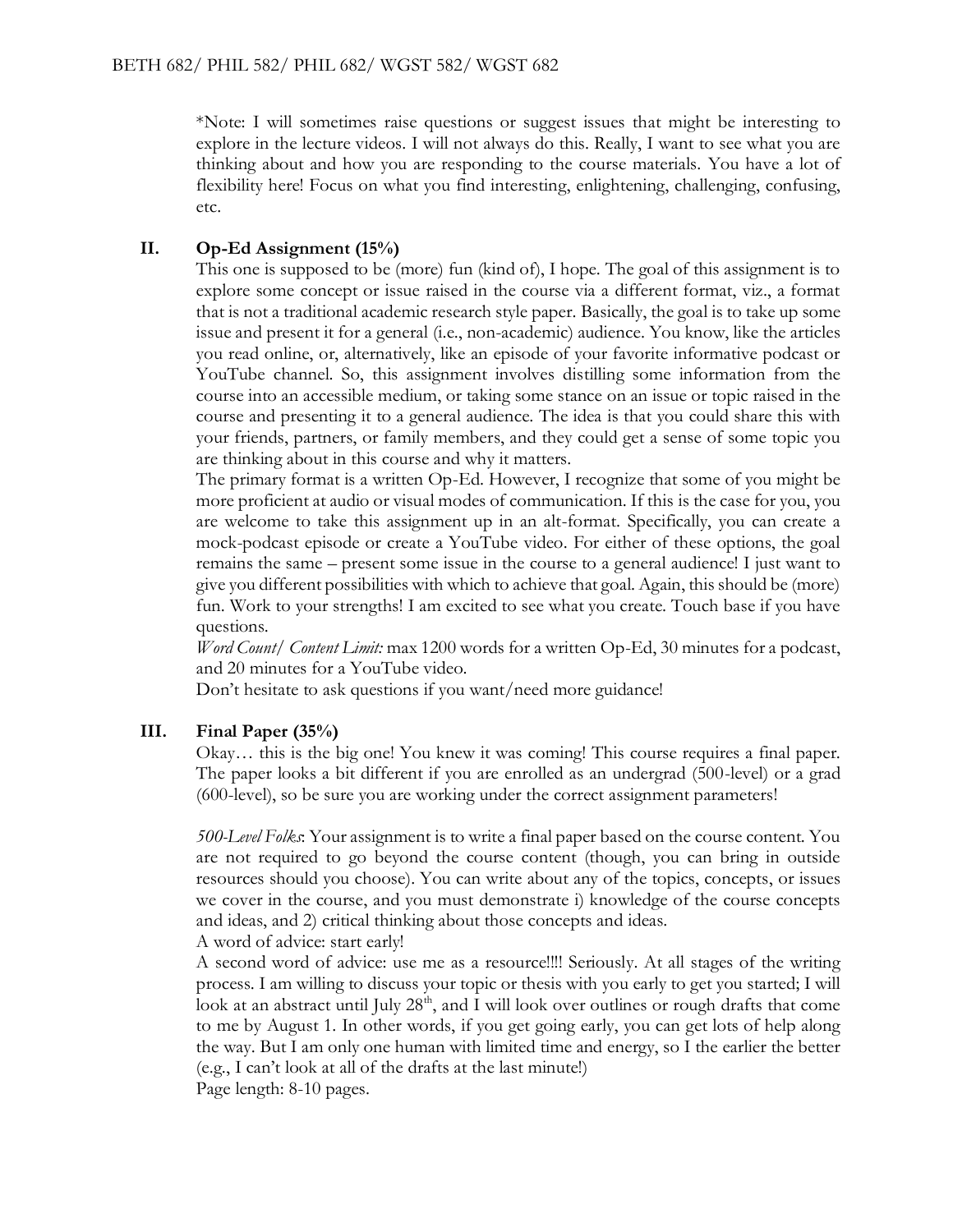*600 Level Folks:* Your assignment is a bit different than that of the 500-level folks – perks of being a grad, I suppose! Your goal is to write a research paper (that is, you will include, engage with, and analyze the course materials, but you are expected to go beyond them as well, viz., additional research beyond the assigned materials is required). What you write about is quite open, though I strongly (I repeat: strongly!) encourage you to discuss your topic with me well in advance! Further, if you desire to stray beyond the course materials below, then you are required to do so (that is, to clear your topic with me!).

Echoing the advice given to the undergrads: start early!

Echoing the other advice given to the undergrads: use me as a resource! I want each of you to write about a topic you are passionate about. I also want you to produce something you are proud of! From selecting a topic, to outlining and drafting the paper, to polishing it – please check in with me along the way and use me as a resource! Just like with the undergrads, the following applies: I am willing to discuss your topic or thesis with you early to get you started; I will look at an abstract or brainstorming work until July  $28<sup>th</sup>$ , and I will look over outlines or rough drafts that come to me by August 1. The earlier the better, for you and for me.

Page length: 14-18 pages.

\*Note, this puts you in journal publication territory! I strongly recommend that you consider pursuing a topic you might be interested in developing for publication! Though our course will end, I am keen to help anyone continue research started in this class with an eye toward publication!

#### **NOTES ON LATE WORK:**

In a short summer course such as this one, there really isn't much flexibility (I'm sorry in advance). I will do my best to work with you in the event of a documented emergency or when I am notified of accommodations that are needed. But otherwise, we really are on a tight schedule here! As a result, there is a 5% deduction for each day that an assignment is late without prior arrangement. Do note that the final paper cannot be late – grades are due very quickly after the final paper deadline (again, I am sorry. I hate being stern. I have to be stern here).

#### **GRADE BREAKDOWN:**

| A+: $97-100(4.0)$ | $B_{+}$ : 87-89 (3.3) | $C_{1}: 77-79(2.3)$ | D+: 69-67 $(1.3)$ | $F: 59$ or below $(0.0)$ |
|-------------------|-----------------------|---------------------|-------------------|--------------------------|
| A: 93-96 $(3.7)$  | B: $83-86(3.0)$       | $C: 76-74(2.0)$     | D: $66-64(1.0)$   |                          |
| A-: 90-92 $(3.5)$ | B-: 80-82 $(2.7)$     | $C-$ : 73-70 (1.7)  | D-: 63-60 $(0.7)$ |                          |

Note: Extra credit will not be offered. All students are expected to meet the same evaluative standards required for each grade assignment.

# **EXPECTATIONS:**

- You are expected to maintain regular engagement with the course. Online courses can be difficult to keep up with, and it is imperative that you are diligent with staying on top of things.
- Keep in mind that in a course like this, we are condensing a semester's worth of material into a short period – it will feel like a ton of work, and admittedly, it would be! Only remain enrolled in this course if you are sure you have the time to devote to reading and understanding the course materials and completing all assignments to a satisfactory degree.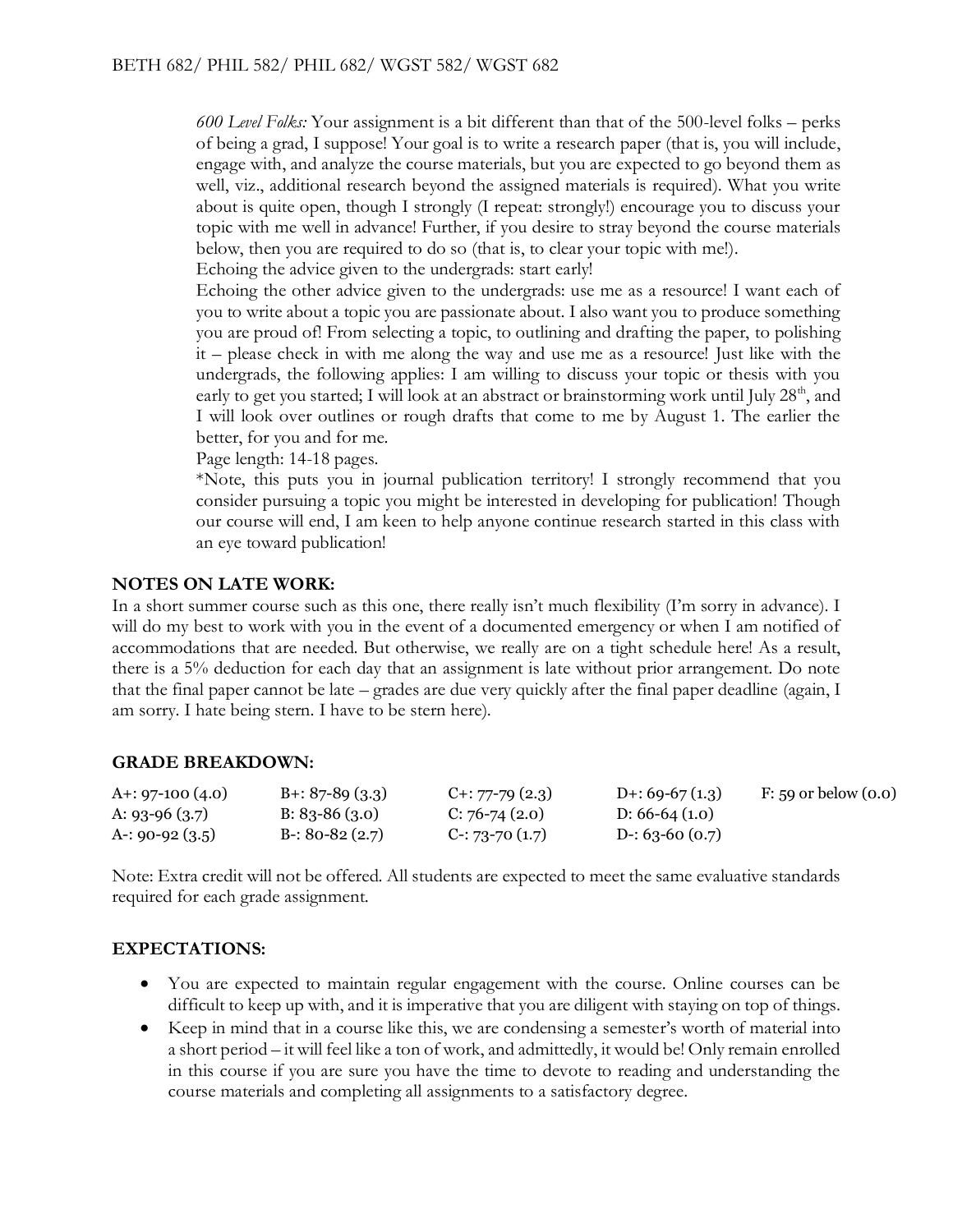- Adequate preparation for the course requires reading, listening to, or watching all of the assigned materials thoroughly. By this, I mean you should engage the material in depth, and be sure you understand the main claims, points, and arguments provided in each piece of required material. You are also expected to view the lecture videos which will be posted to the course site. These are not meant to replace the required materials! They are meant as supplementary guides to the material. You will get the most out of the course by working through the assigned materials first and then viewing the lecture video. The lecture videos should help clarify the readings, reinforce what you have learned from the readings, and raise questions to consider.
- Email etiquette: Please keep all email correspondence professional! Include a greeting (e.g., "Hi Heather" or "Dear Professor") and make clear that you are a student in this course in the subject line (e.g., in the subject line include the course number you are registered in). Write your emails in complete sentences – this isn't Twitter!  $\odot$  And, as I noted above, PLEASE forward emails to my primary email:  $hstewa27@uwo.ca.$  This is massively helpful to me (and ensures your email gets addressed as promptly as possible).
- I aim to treat each student with upmost respect. This includes respect for dimensions of identity (e.g., ethnicity, religious identity, gender identity, and so on), as well as personal belief systems (e.g., religious, political). Should I fall short in any way, I ask that you bring it to my attention and to hold me accountable. I am learning and growing, too. That said, I expect the same from each student in the course. Specifically, I request and require your upmost respect, not only of me, but also of the other students in the course.
- It is not expected or required that you will agree with every argument you encounter in this course. However, it is both expected and required that you take the ideas and arguments presented in this course seriously and approach them openly and respectfully. Disrespectful, demeaning, or insulting language – whether toward your classmates or course materials – will not be tolerated.
- Relatedly, some of the content of this course might challenge your previously held views or ask you to consider things outside of your own lived experience. At times, stepping outside of one's comfort zone can make one feel defensive, resistant, angry, or even fearful. I ask that you acknowledge these feelings when they arise and understand that they are part of the process of growing and learning. Changing your mind on something can be uncomfortable but can be the epistemically and socially responsible thing to do in light of new evidence. If anything in the course ever inspires discomfort or dysphoria that goes beyond this, please do seek out resources with psychological services, or bring this to my attention so I can assist in pointing you toward the appropriate services.
- On that last point, if upon viewing the course reading list you anticipate that anything will be particularly difficult or triggering to you, please bring this to my attention privately. We can work through that together and make accommodations where feasible and necessary.

# **HOW TO SUCCEED IN THE COURSE:**

• It is my top priority and my sincerest hope that each student is able to succeed in this course. Should any circumstances arise that might hinder your success in this course, I ask you to please bring them to be in a prompt manner. Doing so allows us to think together about strategies we might enact to help ensure your success.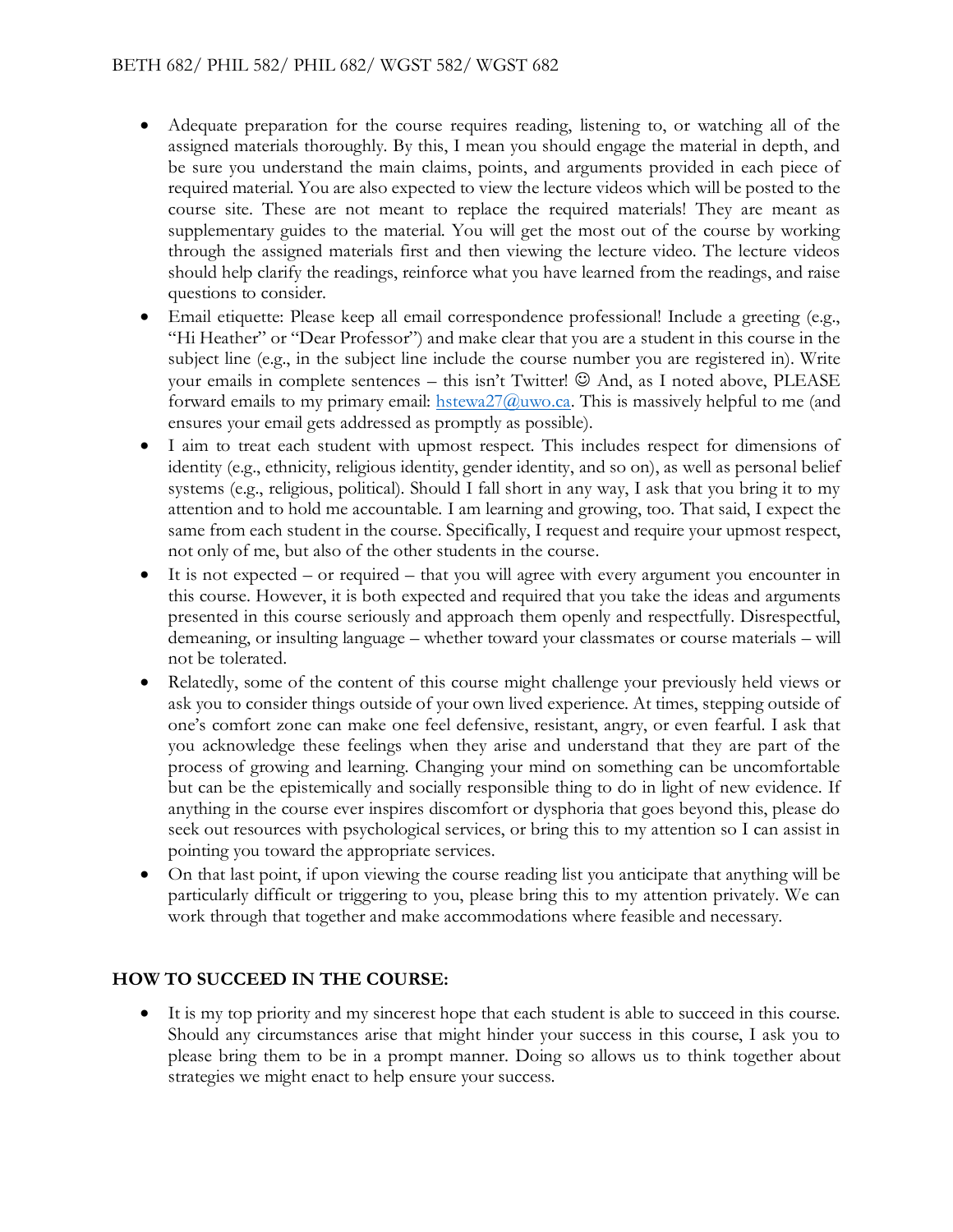- As noted above, it is imperative that you stay engaged with the course material as we progress through the course. Though each student likely has a sense of how they learn best, some general recommendations include the following: read each reading twice, take notes and mark up the text while you read, and ask yourself reflective questions while reading (e.g., "what is the main thesis here?" and "how is the author defending it?"). If reading philosophy is new to you, and you find yourself struggling, please reach out to me! We can strategize ways for you to get the most out of the readings.
- Use me as a resource. Just because we are not together in person does not mean that I am not here to work with you! If your question is quick and easy, it can be addressed over email. Anything substantive is best addressed via a Zoom chat, which can be arranged via email.

# **UNIVERSITY RESOURCES:**

- **Basic Needs Security**: Any student who has difficulty affording groceries or accessing sufficient food to eat every day, or who lacks a safe and stable place to live, is urged to contact the Dean of Students at 852-5787 to learn about available resources and assistance funds, including the [Cardinal Cupboard](https://www.facebook.com/CardinalCupboard/) and th[e Bornwasser Student Emergency Fund.](http://louisville.edu/dos/help/studentemergencyfund) Furthermore, if you are comfortable notifying me please do so and I will do my best to connect you with whatever resources I can.
- **Writing Center**: The Writing Center [\(http://coldfusion.louisville.edu/webs/a](http://coldfusion.louisville.edu/webs/a-s/writingcenter/)[s/writingcenter/\)](http://coldfusion.louisville.edu/webs/a-s/writingcenter/) has a staff dedicated to assisting you in becoming a better writer. Everyone can benefit from having an additional set of eyes on their writing, and I strongly encourage you to make use of this resource for improving your organization, style, and grammar. Do note that the staff at the writing center are not likely to be experts in the subject matter (e.g., in bioethics or philosophy). In other words, they are not to help you with the content of your writing for this course, though they can be of great assistance in improving your writing *about* the content.
- **REACH** (Resources for Academic Achievement): REACH and the Learning Resource Center [\(http://www.reach.louisville.edu\)](http://www.reach.louisville.edu/) provide a variety of academic support programs, including individual and small group tutors, to help you achieve your academic goals. This is an invaluable resource that I strongly encourage you to take advantage of.

# **OTHER HELPFUL RESOURCES:**

There are innumerable resources online, but they vary greatly in terms of their quality. If you are looking for supplementary resources on any of our topics, or want to explore topics in philosophy more generally, there are some reliable sites you should look to first:

- **SEP (The Stanford Encyclopedia of Philosophy):** <http://plato.stanford.edu/>
- **IEP (The Internet Encyclopedia of Philosophy):** <http://www.iep.utm.edu/>
- **The UnMute Podcast**

If there is a particular topic in bioethics (or philosophy more generally!) that you are interested in learning more about, and you would like recommended resources, please feel free to ask! I would be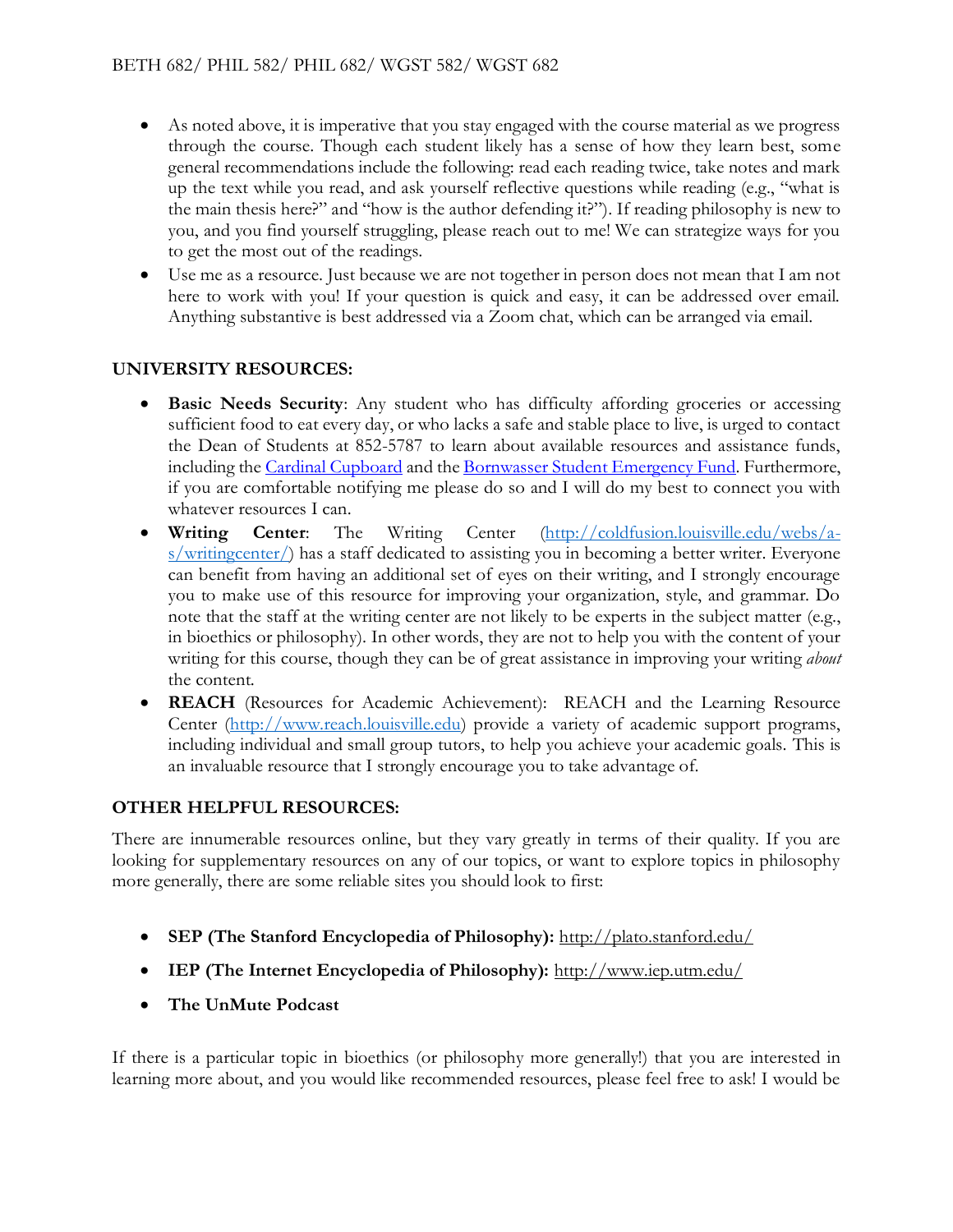happy to point you in the direction of good source materials for any topic you might be interested in pursuing.

#### **OTHER IMPORTANT NOTES AND INFORMATION:**

#### • **Accessibility and Accommodation:**

The University of Louisville is committed to providing access to programs and services for qualified students with disabilities. If you are a student with a disability and require accommodation to participate and complete requirements for this class, notify me immediately and contact the Disability Resource Center 119 Stevenson Hall, (502) 852-6938, for verification of eligibility and determination of specific accommodations. For more information: [http://louisville.edu/disability/.](http://louisville.edu/disability/)

If you need accommodations for this course, please let me know (or, have the Disability Resource Center let me know) about what your needs for the course are *in advance.* It is imperative to do this at the outset of the course, or as soon as accessibility needs become evident.

# • **Title IX/Clery Act Notification:**

Sexual misconduct (including sexual harassment, sexual assault, and any other nonconsensual behavior of a sexual nature) and sex discrimination violate University policies. Students experiencing such behavior may obtain confidential support from the PEACC Program (852- 2663), Counseling Center (852-6585), and Campus Health Services (852-6479). To report sexual misconduct or sex discrimination, contact the Dean of Students (852-5787) or University of Louisville Police (852-6111).

Disclosure to University faculty or instructors of sexual misconduct, domestic violence, dating violence, or sex discrimination occurring on campus, in a University-sponsored program, or involving a campus visitor or University student or employee (whether current or former) is not confidential under Title IX. Faculty and instructors must forward such reports, including names and circumstances, to the University's Title IX officer.

For more information, see the Sexual Misconduct Resource Guide [\(http://louisville.edu/hr/employeerelations/sexual-misconduct-brochure\)](http://louisville.edu/hr/employeerelations/sexual-misconduct-brochure).

Harassment of any kind will not be tolerated in this course.

#### • **Diversity:**

The University of Louisville strives to foster and sustain an environment of inclusiveness that empowers us all to achieve our highest potential without fear of prejudice or bias. We commit ourselves to building an exemplary educational community that offers a nurturing and challenging intellectual climate, a respect for the spectrum of human diversity, and a genuine understanding of the many differences – including race, ethnicity, gender, gender identity/expression, sexual orientation, age, socioeconomic status, disability, religion, national origin, or military status – that enrich a vibrant metropolitan research university. We expect every member of our academic family to embrace the underlying values of this vision and to demonstrate a strong commitment to attracting, retaining and supporting students, faculty and staff who reflect the diversity of our larger society." For more information: [http://louisville.edu/diversity/.](http://louisville.edu/diversity/)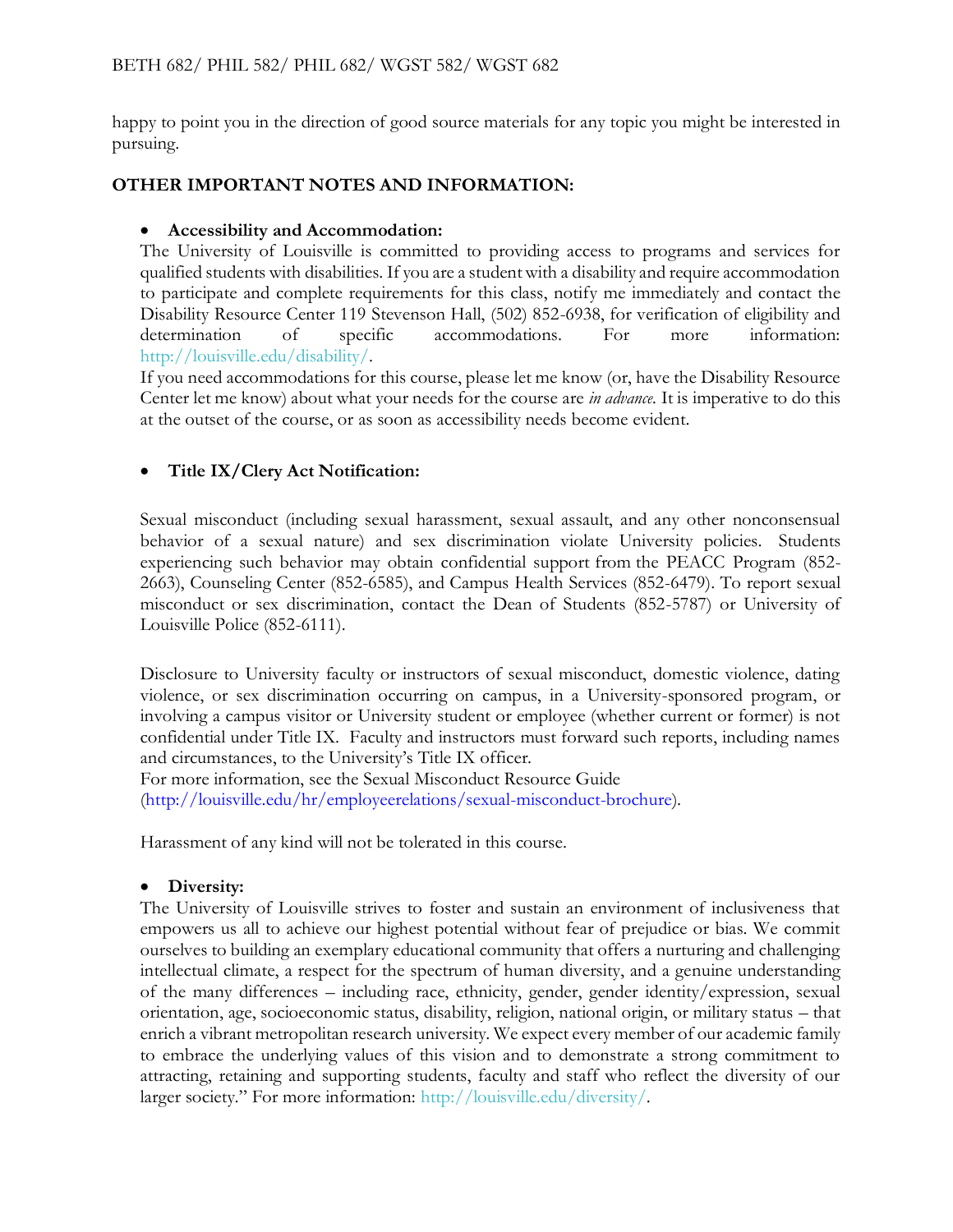This course aims to reflect a diversity of identities and experiences. We will demonstrate maximal respect for diversity and difference in this course, and we will aim to learn from each other's unique experiences as we progress together.

### • **Academic Integrity:**

"Academic dishonesty is prohibited at the University of Louisville. It is a serious offense because it diminishes the quality of scholarship, makes accurate evaluation of student progress impossible, and defrauds those in society who must ultimately depend upon the knowledge and integrity of the institution and its students and faculty." For more information: [http://louisville.edu/dos/students/studentrightsandresponsibilities.](http://louisville.edu/dos/students/studentrightsandresponsibilities)

It ought to go without saying that anything you submit for this course needs to be your own, original work. Anything that you include must reflect your original thoughts and be presented in your own words. Anything beyond your original thoughts and words needs to be properly cited. If you have any questions about whether something requires citation, it is better to ask me in advance. There are serious consequences for plagiarism, and the Dean of Academic Affairs will be notified of any violations of this policy.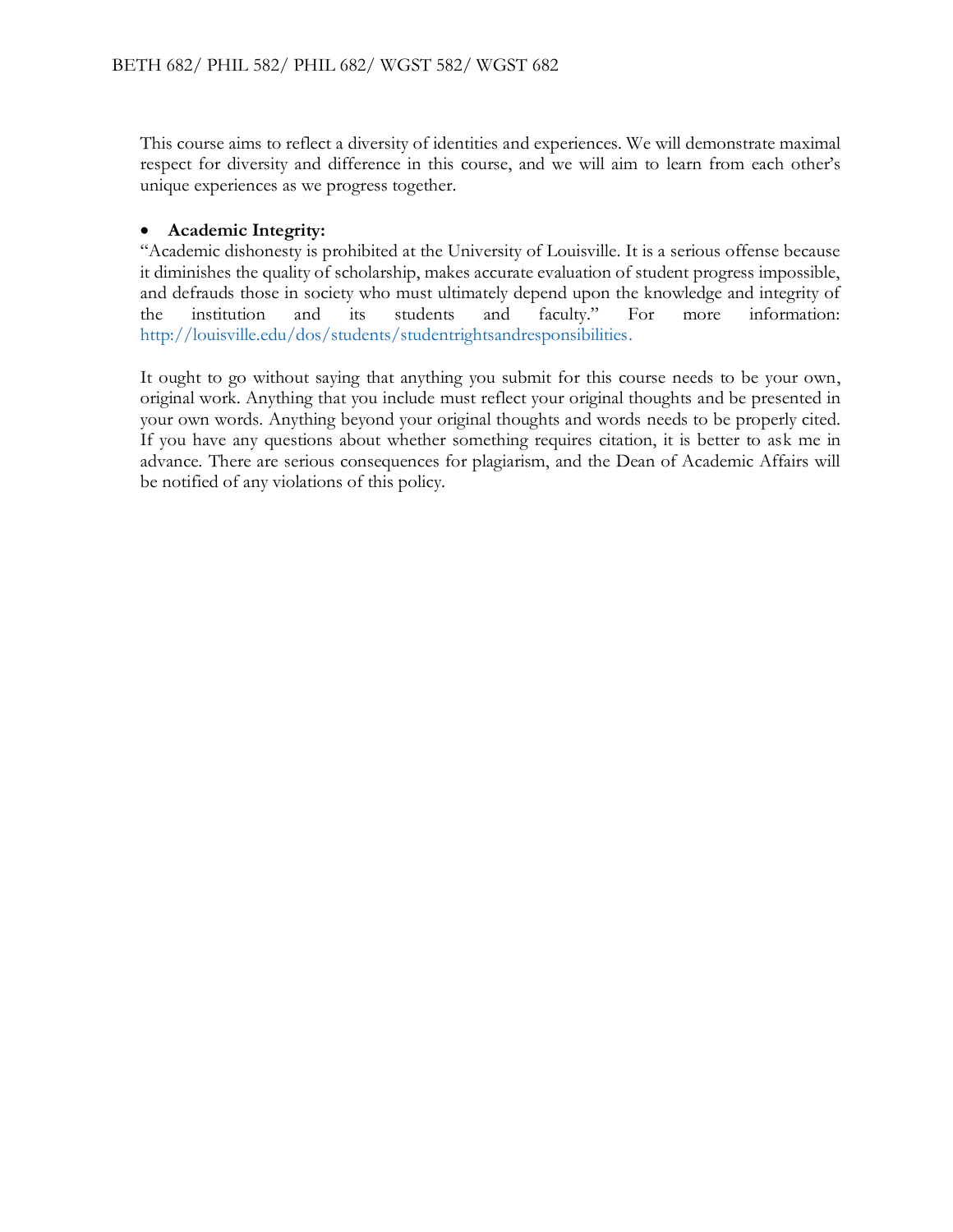# **COURSE SCHEDULE**

\*Note: I reserve the right to make edits to this schedule as necessary. Though I will make every effort to follow the schedule as it appears below, I recognize that things come up and we may need to switch gears or moving things around in response. I appreciate your flexibility should changes become necessary. Should this be the case, you will be notified via announcement on the course site.

\*Some materials are listed as optional. Any materials indicated as such **are not formal requirements for the course.** Rather, they are made available to you to further your exploration of course topics, or to deepen your understanding of the issues at hand. You can, of course, bring the optional materials into your papers! (Note: In a few places, I also flag some books you might take a look at if choosing to write on any of these topics, or for supplemental reading!)

\* A final note. There are **many** more topics that I would include in this course if we had infinite time. Alas, we are limited by time (boo!), and thus I am limited in what I can include here. If you have any interests in issues that relate to those being covered here, let's chat about them. You are also not entirely bound (for the purposes of your final paper) to the topics below – so long as I greenlight your chosen paper topic! I want everyone to explore the topics most salient and interesting to them!

#### I. INTRODUCTION: SYLLABUS + LOGISTICS, PHILOSOPHICAL BASICS

| W July 7 | First day of class – welcome back! $\odot$                                                                                                                                                                                            |  |  |  |
|----------|---------------------------------------------------------------------------------------------------------------------------------------------------------------------------------------------------------------------------------------|--|--|--|
|          | Review the course syllabus and look over the Blackboard site. Familiarize<br>yourself with where to find things, etc., and let me know if you have questions!<br>Lecture video: syllabus overview, course logistics and requirements. |  |  |  |
|          |                                                                                                                                                                                                                                       |  |  |  |
|          | *Optional (but strongly recommended, especially for those who are not used<br>to reading philosophy): David Concepcion, "How to Read Philosophy," pp.<br>358-368.                                                                     |  |  |  |
|          | *Optional (for stage setting): "Yolanda Wilson on Health Justice," The Unmute<br>Podcast with Myisha Cherry (podcast episode).                                                                                                        |  |  |  |
|          | *Optional (and just for fun): John Oliver, "Bias in<br>Medicine"<br>https://www.youtube.com/watch?v=TATSAHJKRd8.                                                                                                                      |  |  |  |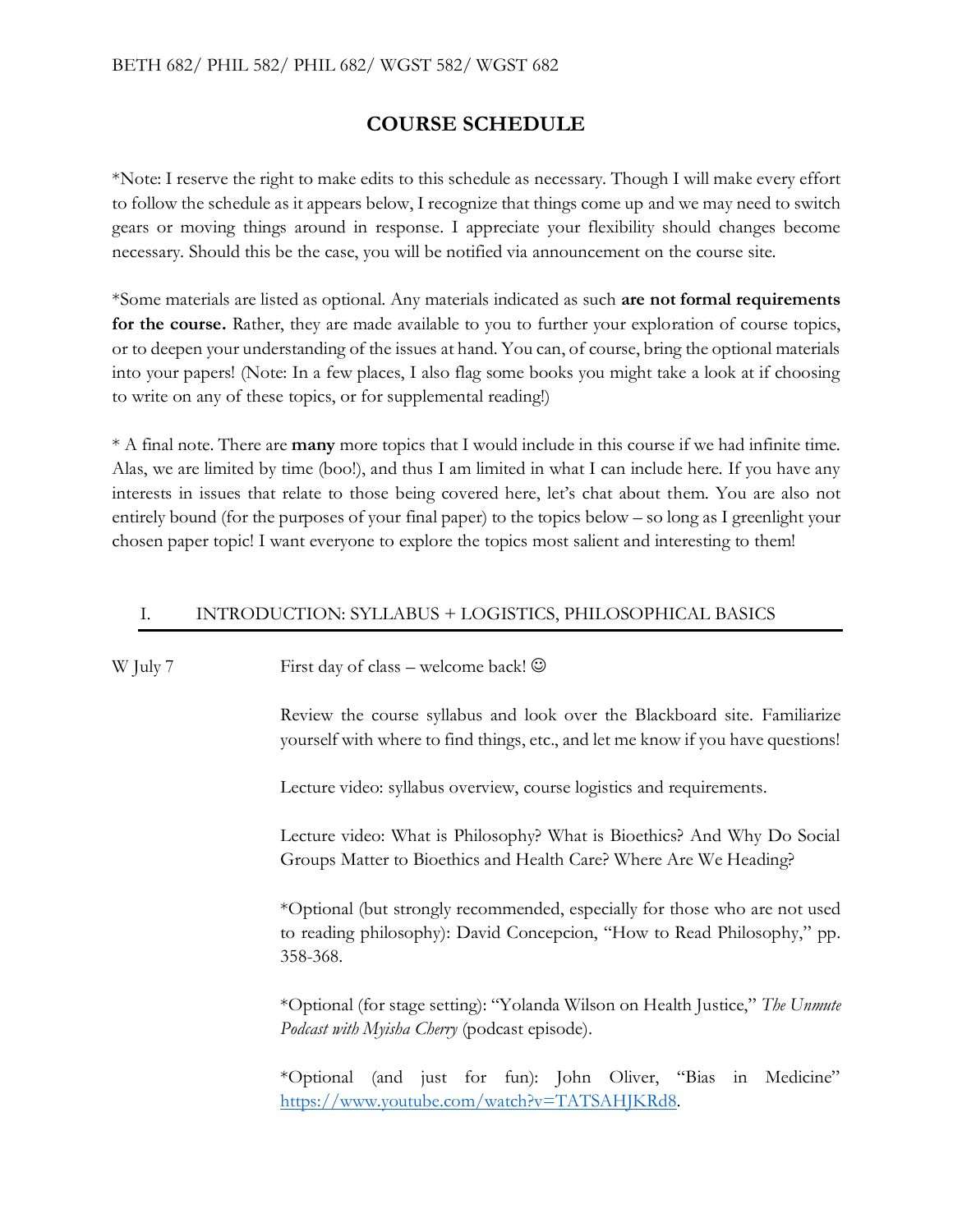# II. CORE CONCEPTS: OPPRESSION, INTERSECTIONALITY + SOCIAL DETERMINANTS OF HEALTH

| F July 9  | Last day to drop the course.                                                                                                                             |
|-----------|----------------------------------------------------------------------------------------------------------------------------------------------------------|
|           | Marilyn Frye, "Oppression."                                                                                                                              |
|           | Iris Marion Young, "The Five Faces of Oppression," pp. 39-65.                                                                                            |
|           | Kimberlé Crenshaw, "The Urgency of Intersectionality," TED Talk.                                                                                         |
|           | *Optional: Kimberlé Crenshaw, "Mapping the Margins: Intersectionality,<br>Identity Politics, and Violence Against Women of Color," pp. 1241-1299.        |
| M July 12 | Yolanda Wilson et. al., "Intersectionality in Clinical Medicine: The Need for a<br>Conceptual Framework."                                                |
|           | Patrick R. Grzanka et. al., "My Bioethics will be Intersectional or it will be<br>[Bleep]."                                                              |
|           | Susan Sherwin, "Gender, Race, and Class in the Delivery of Health Care."                                                                                 |
|           | *Optional: Dhruv Khullar, "How Prejudice Can Harm Your Health"<br>https://www.nytimes.com/2017/06/08/upshot/how-prejudice-can-harm-<br>your-health.html. |
| III.      | GENDER, RACE + CLASS IN HEALTH CARE                                                                                                                      |
| W July 14 | Margaret Little, "Why a Feminist Approach to Bioethics?"                                                                                                 |
|           | "Maya Dusenbery, "Is Medicine's Gender Bias Killing Young Women?"<br>https://psmag.com/social-justice/is-medicines-gender-bias-killing-young-<br>women.  |

Joe Fassler, "How Doctors Take Women's Pain Less Seriously" [https://www.theatlantic.com/health/archive/2015/10/emergency-room](https://www.theatlantic.com/health/archive/2015/10/emergency-room-wait-times-sexism/410515/)[wait-times-sexism/410515/\]](https://www.theatlantic.com/health/archive/2015/10/emergency-room-wait-times-sexism/410515/).

\*Optional: Aubrey Hirsh, "Medicine's Woman Problem" (Comic): [https://thenib.com/medicine-s-women-problem/.](https://thenib.com/medicine-s-women-problem/)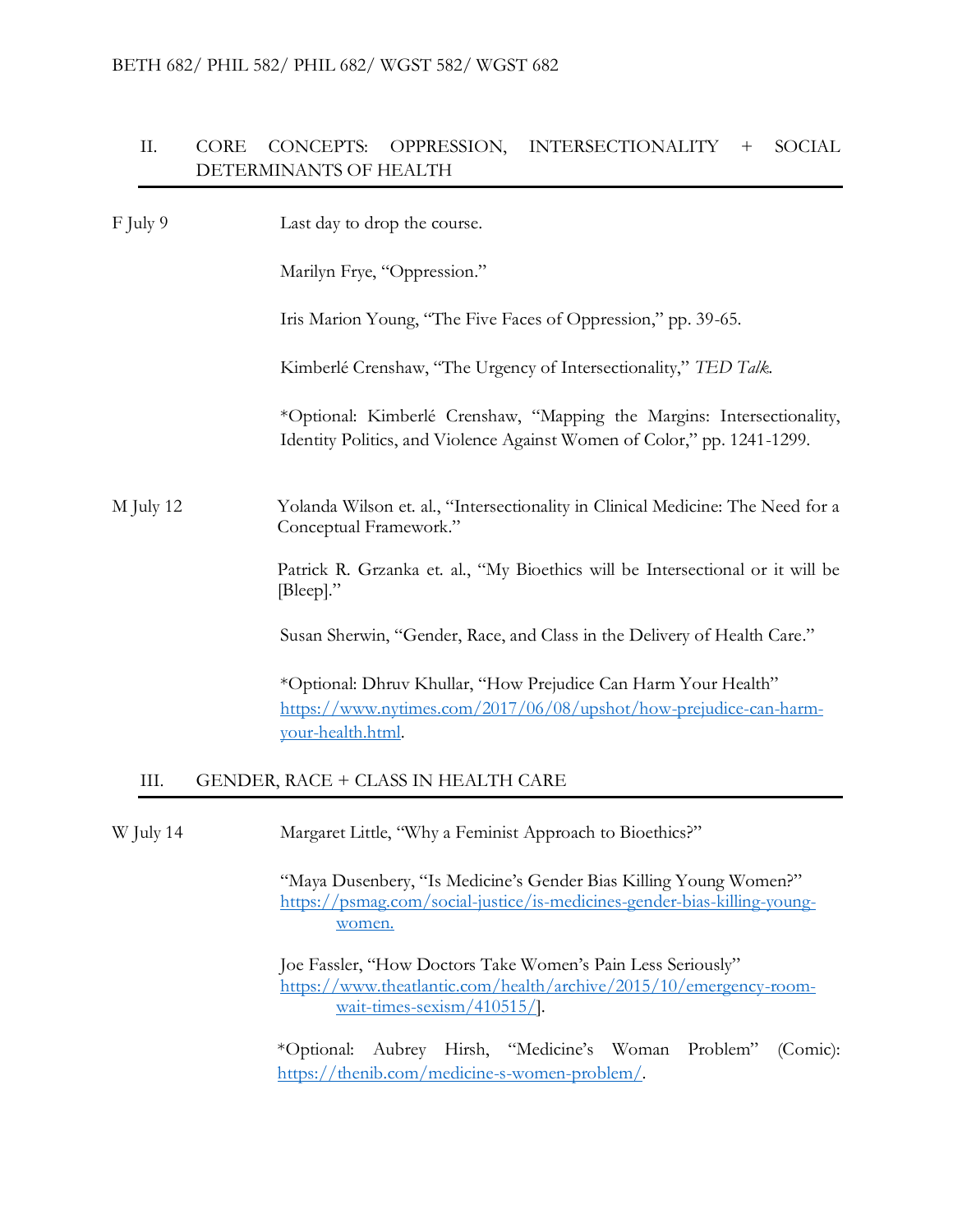#### BETH 682/ PHIL 582/ PHIL 682/ WGST 582/ WGST 682

\*Optional: Jennifer Billock, "Pain Bias: The Health Inequality Rarely Discussed" [https://www.bbc.com/future/article/20180518-the-inequality](https://www.bbc.com/future/article/20180518-the-inequality-in-how-women-are-treated-for-pain)[in-how-women-are-treated-for-pain.](https://www.bbc.com/future/article/20180518-the-inequality-in-how-women-are-treated-for-pain)

\*Optional: Ann Donchin, "Feminist Bioethics" (SEP Entry): [https://plato.stanford.edu/entries/feminist-bioethics/.](https://plato.stanford.edu/entries/feminist-bioethics/)

\*Book Recommendation: Maya Dusenbery, *Doing Harm: The Truth About How Bad Medicine and Lazy Science Leave Women Dismissed, Misdiagnosed, and Sick.* 

\*Book Recommendation: Abby Norman, *Ask Me About My Uterus: A Quest to Make Doctors Believe in Women's Pain.* 

F July 16 Keisha Ray, "It's Time for Black Bioethics."

Camisha A. Russell, "Questions of Race in Bioethics: Deceit, Disregard, Disparity, and the Work of Decentering."

Allan M. Brandt, "Racism and Research: The Case of the Tuskegee Syphilis Study."

Braun et al., "Racial Categories in Medical Practice: How Useful Are They?"

\*Optional: Dorothy Roberts, "The Problem with Race Based Medicine" *Ted Talk:* 

[https://www.ted.com/talks/dorothy\\_roberts\\_the\\_problem\\_with\\_race\\_based](https://www.ted.com/talks/dorothy_roberts_the_problem_with_race_based_medicine?language=en) [\\_medicine?language=en.](https://www.ted.com/talks/dorothy_roberts_the_problem_with_race_based_medicine?language=en)

"Antiracist Healthcare? With Prof. Ibram X. Kendi," *America Dissected* (podcast episode) [https://crooked.com/podcast/antiracist-healthcare-w-prof-ibram-x](https://crooked.com/podcast/antiracist-healthcare-w-prof-ibram-x-kendi/)[kendi/.](https://crooked.com/podcast/antiracist-healthcare-w-prof-ibram-x-kendi/)

\*Optional: Julia Craven, "How Do Black Patients and White Patients Get Different Doctors in the Same Hospitals?" [https://slate.com/technology/2021/05/hospital-segregation-study.html.](https://slate.com/technology/2021/05/hospital-segregation-study.html)

\*Optional: Adaira Landry, "Russell Ladet is Working to Combat Racial Disparities in Health Care." [https://www.teenvogue.com/story/racial](https://www.teenvogue.com/story/racial-disparities-in-health-care-russell-ledet)[disparities-in-health-care-russell-ledet.](https://www.teenvogue.com/story/racial-disparities-in-health-care-russell-ledet)

\*Book Recommendation: Harriet A. Washington, *Medical Apartheid: The Dark History of Medical Experimentation on Black Americans from Colonial Times to the Present.*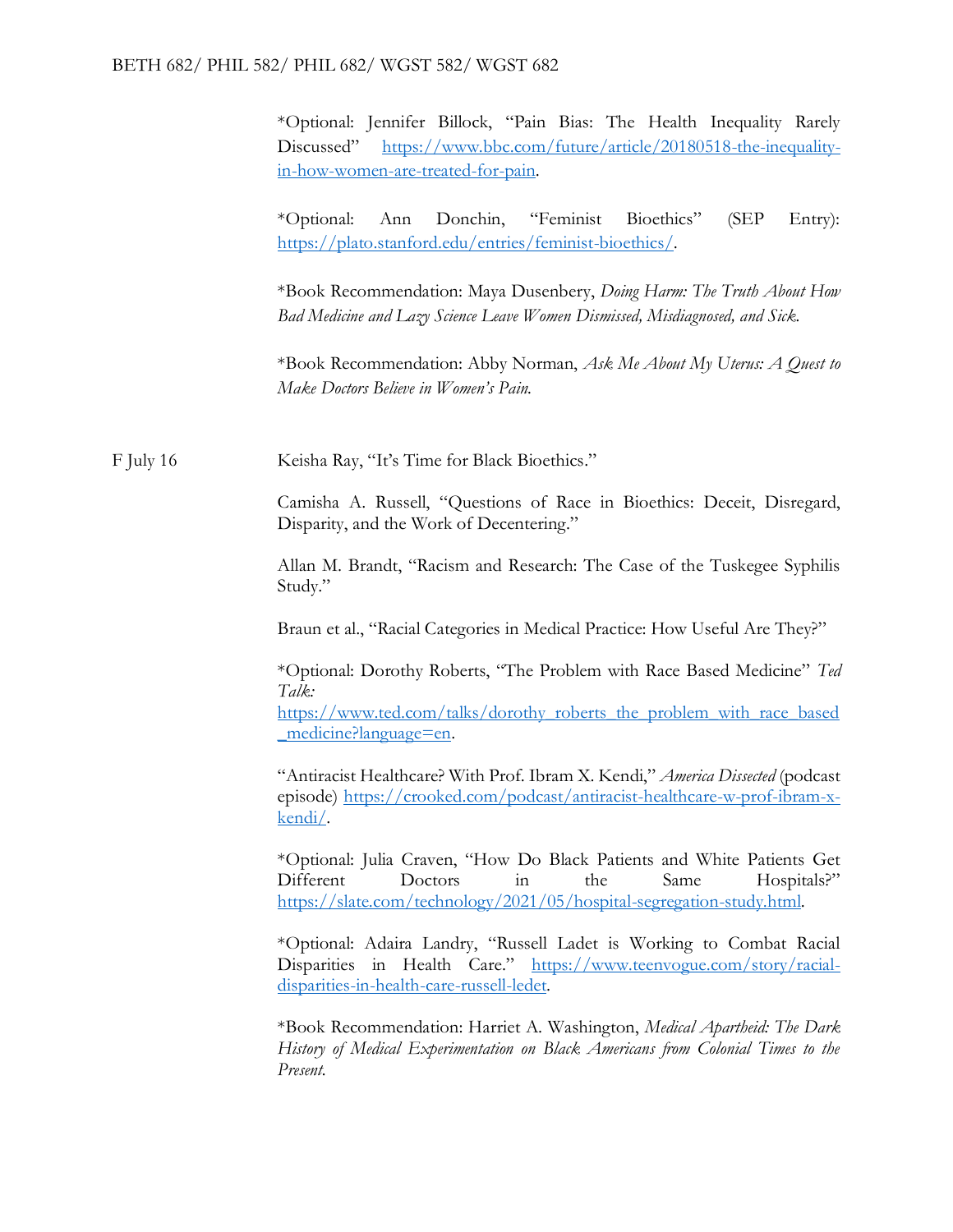M July 19 Dave A. Chokshi, "Income, Poverty, and Health Inequality" [https://jamanetwork.com/journals/jama/fullarticle/2677433.](https://jamanetwork.com/journals/jama/fullarticle/2677433)

> Amber L. Pendleton, "New Approach Needed as Doctors Deal with Poverty" [https://www.courier-journal.com/story/opinion/2016/03/10/new](https://www.courier-journal.com/story/opinion/2016/03/10/new-approach-needed-doctors-deal-poverty/81432276/)[approach-needed-doctors-deal-poverty/81432276/.](https://www.courier-journal.com/story/opinion/2016/03/10/new-approach-needed-doctors-deal-poverty/81432276/)

Dhruv Khullar, "Is It Getting Harder to Care for Poor Patients?" [https://www.nytimes.com/2018/06/26/well/is-it-getting-harder-to-care](https://www.nytimes.com/2018/06/26/well/is-it-getting-harder-to-care-for-poor-patients.html)[for-poor-patients.html.](https://www.nytimes.com/2018/06/26/well/is-it-getting-harder-to-care-for-poor-patients.html)

\*Optional: Vann R. Newkirk II, "The American Health-Care System Increases Income Inequality" [https://www.theatlantic.com/politics/archive/2018/01/health-care-income](https://www.theatlantic.com/politics/archive/2018/01/health-care-income-inequality-premiums-deductibles-costs/550997/)[inequality-premiums-deductibles-costs/550997/.](https://www.theatlantic.com/politics/archive/2018/01/health-care-income-inequality-premiums-deductibles-costs/550997/)

\*Optional: Lucy Diavolo, "Ayanna Pressley Experienced the Inhaler Shortage Firsthand As Devices Are Used to Treat COVID-19." [https://www.teenvogue.com/story/ayanna-pressley-inhaler-shortage](https://www.teenvogue.com/story/ayanna-pressley-inhaler-shortage-devices-treat-covid-19)[devices-treat-covid-19.](https://www.teenvogue.com/story/ayanna-pressley-inhaler-shortage-devices-treat-covid-19)

# IV. QUEER AND TRANS EXPERIENCES IN HEALTH CARE:

W July 21 Shabab Ahmed Mirza and Caitlin Rooney, "Discrimination Prevents LGBTQ People from Accessing Health Care" [https://www.americanprogress.org/issues/lgbtq](https://www.americanprogress.org/issues/lgbtq-rights/news/2018/01/18/445130/discrimination-prevents-lgbtq-people-accessing-health-care/)[rights/news/2018/01/18/445130/discrimination-prevents-lgbtq-people](https://www.americanprogress.org/issues/lgbtq-rights/news/2018/01/18/445130/discrimination-prevents-lgbtq-people-accessing-health-care/)[accessing-health-care/.](https://www.americanprogress.org/issues/lgbtq-rights/news/2018/01/18/445130/discrimination-prevents-lgbtq-people-accessing-health-care/)

> Caroline Praderio, "LGBTQ Patients Reveal Their Exhausting, Infuriating, and Surprisingly Common Struggles at the Doctor's Office" [https://www.insider.com/lgbtq-healthcare-doctors-health-disparities-2018-4.](https://www.insider.com/lgbtq-healthcare-doctors-health-disparities-2018-4)

> Michele Kirichanskaya, "It's 2021. Why Are Doctors Still Trying to Treat Asexuality?" [https://www.bitchmedia.org/article/doctors-still-mistreat](https://www.bitchmedia.org/article/doctors-still-mistreat-asexual-patients?utm_content=buffer61f1c&utm_medium=social&utm_source=facebook.com&utm_campaign=buffer&fbclid=IwAR1WAIZF-yeyW5Z9kK5m4EywsMbbnPMzdGuEkg02zDA6eXdE4A8PfgizS2c)[asexual](https://www.bitchmedia.org/article/doctors-still-mistreat-asexual-patients?utm_content=buffer61f1c&utm_medium=social&utm_source=facebook.com&utm_campaign=buffer&fbclid=IwAR1WAIZF-yeyW5Z9kK5m4EywsMbbnPMzdGuEkg02zDA6eXdE4A8PfgizS2c)[patients?utm\\_content=buffer61f1c&utm\\_medium=social&utm\\_source=face](https://www.bitchmedia.org/article/doctors-still-mistreat-asexual-patients?utm_content=buffer61f1c&utm_medium=social&utm_source=facebook.com&utm_campaign=buffer&fbclid=IwAR1WAIZF-yeyW5Z9kK5m4EywsMbbnPMzdGuEkg02zDA6eXdE4A8PfgizS2c) [book.com&utm\\_campaign=buffer&fbclid=IwAR1WAIZF](https://www.bitchmedia.org/article/doctors-still-mistreat-asexual-patients?utm_content=buffer61f1c&utm_medium=social&utm_source=facebook.com&utm_campaign=buffer&fbclid=IwAR1WAIZF-yeyW5Z9kK5m4EywsMbbnPMzdGuEkg02zDA6eXdE4A8PfgizS2c)[yeyW5Z9kK5m4EywsMbbnPMzdGuEkg02zDA6eXdE4A8PfgizS2c.](https://www.bitchmedia.org/article/doctors-still-mistreat-asexual-patients?utm_content=buffer61f1c&utm_medium=social&utm_source=facebook.com&utm_campaign=buffer&fbclid=IwAR1WAIZF-yeyW5Z9kK5m4EywsMbbnPMzdGuEkg02zDA6eXdE4A8PfgizS2c)

F July 23 Lauren Freeman + Saray Ayala, "Sex Categorization in Medical Contexts: A Cautionary Tale," pp. 243-280.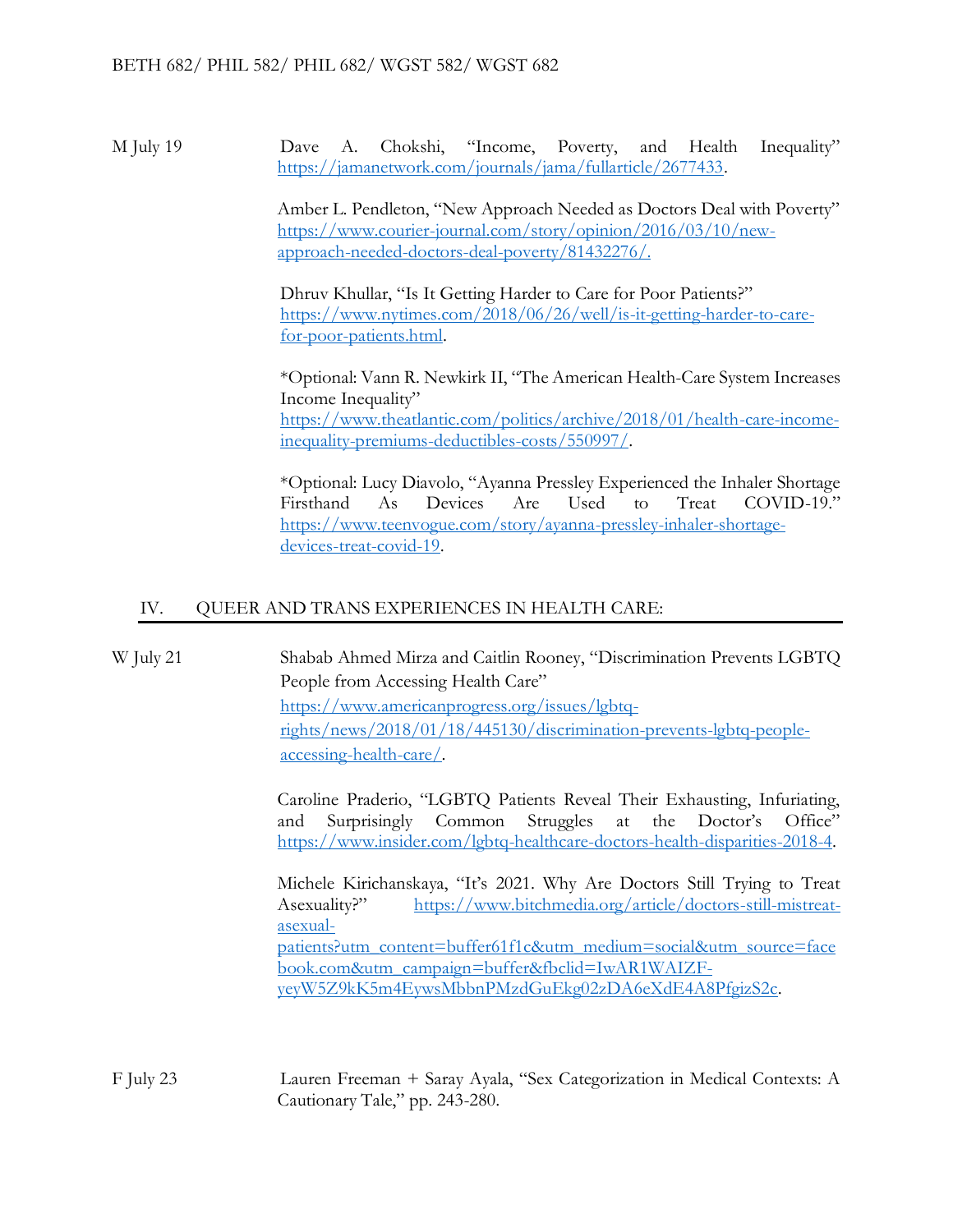Ryan F. Mandelbaum, "How American Healthcare is Failing Transgender Patients" [https://gizmodo.com/how-american-healthcare-is-failing](https://gizmodo.com/how-american-healthcare-is-failing-transgender-patients-1794384745)[transgender-patients-1794384745.](https://gizmodo.com/how-american-healthcare-is-failing-transgender-patients-1794384745)

Rae Spoon, "I Can't Separate my Non-Binary Gender From My Body that Has Cancer" [https://medium.com/@raespoon/i-cant-separate-my-non-binary](https://medium.com/@raespoon/i-cant-separate-my-non-binary-gender-from-my-body-that-has-cancer-769ebe7807a9)[gender-from-my-body-that-has-cancer-769ebe7807a9.](https://medium.com/@raespoon/i-cant-separate-my-non-binary-gender-from-my-body-that-has-cancer-769ebe7807a9)

\*Optional: Suzannah Weiss, "9 Things People Get Wrong About Being Non-Binary" [https://www.teenvogue.com/story/9-things-people-get-wrong](https://www.teenvogue.com/story/9-things-people-get-wrong-about-being-non-binary)[about-being-non-binary.](https://www.teenvogue.com/story/9-things-people-get-wrong-about-being-non-binary)

\*Optional: Hannah Murphy, "How Trans Kids Landed in the Crossfire of the Culture Wars – and the Damage it Could Do." [https://www.rollingstone.com/politics/politics-features/trans-medical-bans](https://www.rollingstone.com/politics/politics-features/trans-medical-bans-impact-on-trans-kids-1158853/)[impact-on-trans-kids-1158853/.](https://www.rollingstone.com/politics/politics-features/trans-medical-bans-impact-on-trans-kids-1158853/)

\*Book Recommendation: Adrian Shanker (ed.), *Bodies and Barriers: Queer Activists on Health.* 

\*Book Recommendation: Zena Sharman, *The Remedy: Queer and Trans Voices on Health and Health Care.* 

#### V. PREGNANCY, CHILD BIRTH + PARENTING

M July 26 Lauren Freeman, "Confronting Diminished Epistemic Privilege and Epistemic Injustice in Pregnancy by Challenging a 'Panoptics of the Womb."

> Tressie McMillan Cottom, "I was Pregnant and in Crisis. All the Doctors and Nurses Saw Was an Incompetent Black Woman." [https://time.com/5494404/tressie-mcmillan-cottom-thick-pregnancy](https://time.com/5494404/tressie-mcmillan-cottom-thick-pregnancy-competent/)[competent/.](https://time.com/5494404/tressie-mcmillan-cottom-thick-pregnancy-competent/)

> Serena Williams, "Serena Williams: What My Life-Threatening Experience Taught Me About Giving Birth." [https://www.cnn.com/2018/02/20/opinions/protect-mother-pregnancy](https://www.cnn.com/2018/02/20/opinions/protect-mother-pregnancy-williams-opinion/index.html)[williams-opinion/index.html.](https://www.cnn.com/2018/02/20/opinions/protect-mother-pregnancy-williams-opinion/index.html)

> \*Optional: Allyson Chiu, "Beyonce, Serena Williams Open Up About Potentially Fatal Childbirths, a Problem Especially for Black Mothers." [https://www.washingtonpost.com/news/morning-](https://www.washingtonpost.com/news/morning-mix/wp/2018/08/07/beyonce-serena-williams-open-up-about-potentially-fatal-childbirths-a-problem-especially-for-black-mothers/)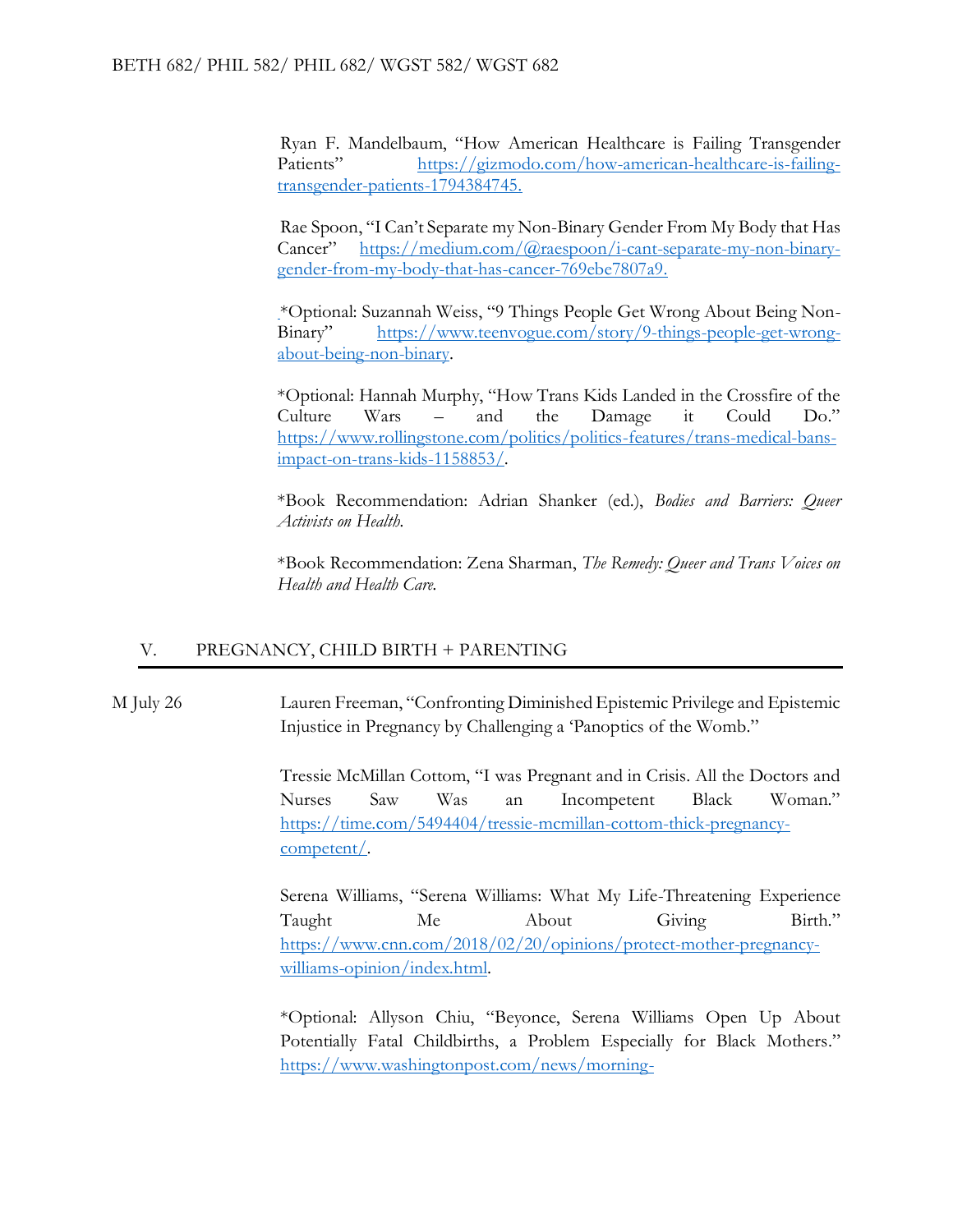[mix/wp/2018/08/07/beyonce-serena-williams-open-up-about-potentially](https://www.washingtonpost.com/news/morning-mix/wp/2018/08/07/beyonce-serena-williams-open-up-about-potentially-fatal-childbirths-a-problem-especially-for-black-mothers/)[fatal-childbirths-a-problem-especially-for-black-mothers/.](https://www.washingtonpost.com/news/morning-mix/wp/2018/08/07/beyonce-serena-williams-open-up-about-potentially-fatal-childbirths-a-problem-especially-for-black-mothers/)

\*Optional: "Giving Birth While Black," *The Stakes* (podcast): [https://www.wnycstudios.org/podcasts/the-stakes/episodes/the-stakes](https://www.wnycstudios.org/podcasts/the-stakes/episodes/the-stakes-giving-birth-while-black)[giving-birth-while-black.](https://www.wnycstudios.org/podcasts/the-stakes/episodes/the-stakes-giving-birth-while-black)

\*Optional: Morgan Jerkins, "I Would Like To Be a Mom One Day, and This Terrifies Me." [https://www.elle.com/culture/books/a35970837/i-would](https://www.elle.com/culture/books/a35970837/i-would-like-to-be-a-mom-one-day-and-this-terrifies-me/)[like-to-be-a-mom-one-day-and-this-terrifies-me/.](https://www.elle.com/culture/books/a35970837/i-would-like-to-be-a-mom-one-day-and-this-terrifies-me/)

\*Optional: Andrea J. Pitts, "Examining Carceral Medicine through Critical Phenomenology."

\*Optional: Jennifer G. Clarke and Rachel E. Simon, "Shackling and Separation: Motherhood in Prison." [https://journalofethics.ama](https://journalofethics.ama-assn.org/article/shackling-and-separation-motherhood-prison/2013-09)[assn.org/article/shackling-and-separation-motherhood-prison/2013-09.](https://journalofethics.ama-assn.org/article/shackling-and-separation-motherhood-prison/2013-09)

\*Optional: Lori Teresa Yearwood, "Pregnant and Shackled: Why Inmates Are Still Giving Birth Cuffed and Bound" [https://www.theguardian.com/us](https://www.theguardian.com/us-news/2020/jan/24/shackled-pregnant-women-prisoners-birth)[news/2020/jan/24/shackled-pregnant-women-prisoners-birth.](https://www.theguardian.com/us-news/2020/jan/24/shackled-pregnant-women-prisoners-birth)

\*Optional: "Pregnant Behind Bars" *All Things Considered* (podcast episode): [https://www.npr.org/sections/health](https://www.npr.org/sections/health-shots/2019/03/21/705587775/pregnant-behind-bars-what-we-do-and-dont-know-about-pregnancy-and-incarceration)[shots/2019/03/21/705587775/pregnant-behind-bars-what-we-do-and-dont](https://www.npr.org/sections/health-shots/2019/03/21/705587775/pregnant-behind-bars-what-we-do-and-dont-know-about-pregnancy-and-incarceration)[know-about-pregnancy-and-incarceration.](https://www.npr.org/sections/health-shots/2019/03/21/705587775/pregnant-behind-bars-what-we-do-and-dont-know-about-pregnancy-and-incarceration)

\*Optional: Samantha Craggs, "Pregnant Inmates Are Getting Prenatal Care Far Below Health Standards, Study Shows." [https://www.cbc.ca/news/canada/hamilton/costescu-1.5692144.](https://www.cbc.ca/news/canada/hamilton/costescu-1.5692144)

\*Book Recommendation: Dorothy Roberts, *Killing the Black Body: Race, Reproduction, and the Meaning of Liberty.* 

W July 28 Withdraw deadline.

# **Op-Ed Assignment Due 11:59 PM**

Sierra Bushe and Iris L. Romero, "Lesbian Pregnancy: Care and Considerations."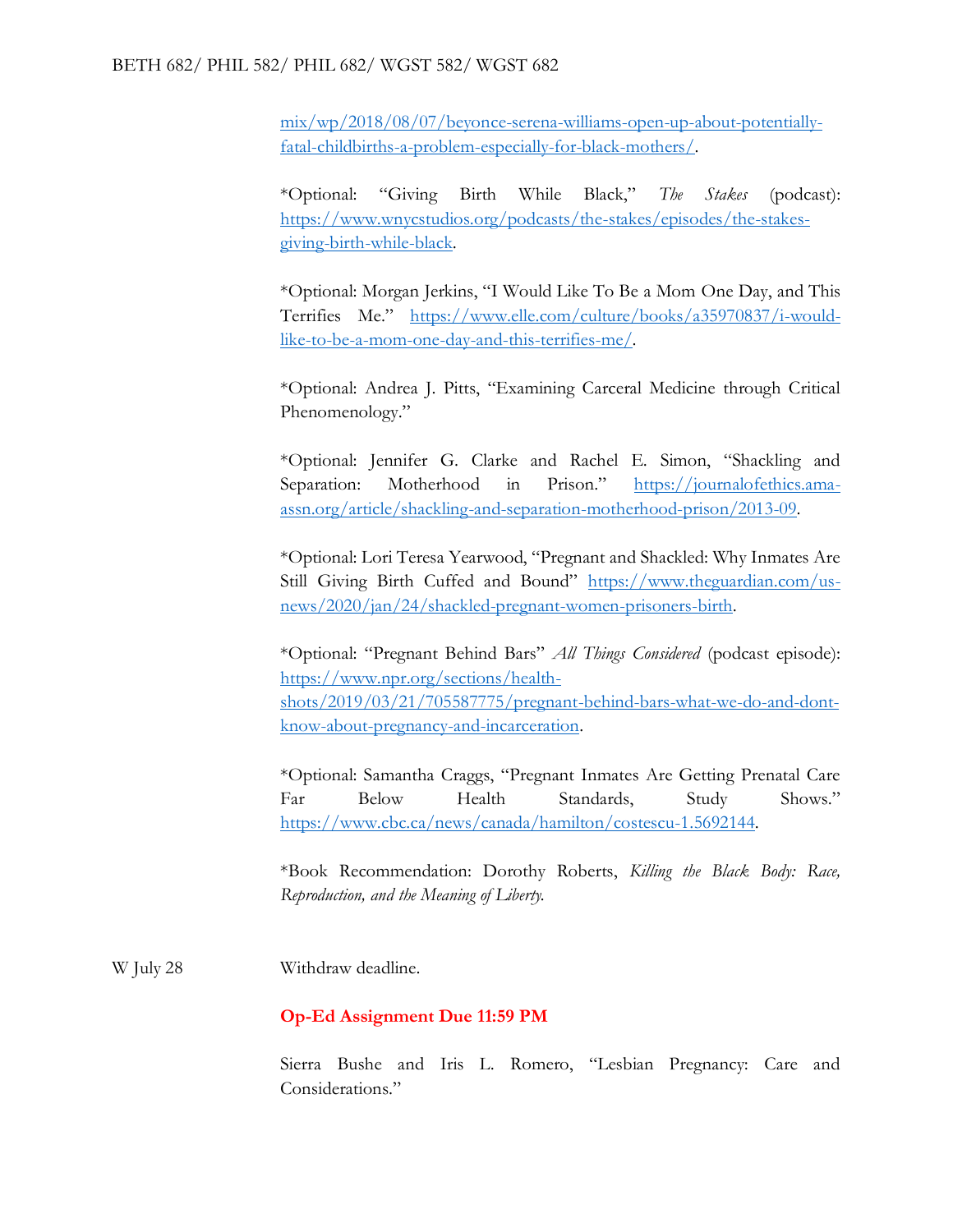Mari Greenfield, "How Pregnancy Can Be Made More Difficult By Maternity Care's Notions of 'Normal'" [https://theconversation.com/how-pregnancy](https://theconversation.com/how-pregnancy-can-be-made-more-difficult-by-maternity-cares-notions-of-normal-117223)[can-be-made-more-difficult-by-maternity-cares-notions-of-normal-117223.](https://theconversation.com/how-pregnancy-can-be-made-more-difficult-by-maternity-cares-notions-of-normal-117223)

Isabella Isaacs-Thomas, "For Many Pregnant Trans People, Competent Medical Care is Hard to Find." [https://www.pbs.org/newshour/health/for](https://www.pbs.org/newshour/health/for-many-pregnant-trans-people-competent-medical-care-is-hard-to-find)[many-pregnant-trans-people-competent-medical-care-is-hard-to-find.](https://www.pbs.org/newshour/health/for-many-pregnant-trans-people-competent-medical-care-is-hard-to-find)

Katelyn Burns, "Yes, Trans Women Can Breastfeed – Here's How." [https://www.them.us/story/trans-women-breastfeed.](https://www.them.us/story/trans-women-breastfeed)

\*Optional: Grace Hauck, "They Gave Birth and They Love Their Children. And They Want to Remind You 'Not All Pregnant People are Women'" [https://www.usatoday.com/in-depth/news/nation/2021/05/21/pregnant](https://www.usatoday.com/in-depth/news/nation/2021/05/21/pregnant-people-transgender-nonbinary-parents-give-birth-too/5054296001/)[people-transgender-nonbinary-parents-give-birth-too/5054296001/.](https://www.usatoday.com/in-depth/news/nation/2021/05/21/pregnant-people-transgender-nonbinary-parents-give-birth-too/5054296001/)

\*Optional: Andrew Rich, "Becoming Baba: On Transitioning During a Pandemic When You're a New Parent." [https://www.romper.com/life/transitioning-as-a-parent-during-the](https://www.romper.com/life/transitioning-as-a-parent-during-the-pandemic)[pandemic.](https://www.romper.com/life/transitioning-as-a-parent-during-the-pandemic)

\*Optional: Trevor MacDonald et. al., "Transmasculine Individuals' Experiences with Lactation, Chestfeeding, and Gender Identity: A Qualitative Study."

\*Optional: Hoffkling et. al., "From Erasure to Opportunity: A Qualitative Study of the Experiences of Transgender Men Around Pregnancy and Recommendations for Providers."

#### VI. CONSTRUCTING DISABILITY:

F July 30 Elizabeth Barnes, "Valuing Disability, Causing Disability."

Aimee Mullins, "The Opportunity of Adversity" Video: [https://www.ted.com/talks/aimee\\_mullins\\_the\\_opportunity\\_of\\_adversity?la](https://www.ted.com/talks/aimee_mullins_the_opportunity_of_adversity?language=en) [nguage=en.](https://www.ted.com/talks/aimee_mullins_the_opportunity_of_adversity?language=en)

Andrew Purlang, "How to Avoid Inspiration Porn" [https://www.forbes.com/sites/andrewpulrang/2019/11/29/how-to-avoid](https://www.forbes.com/sites/andrewpulrang/2019/11/29/how-to-avoid-inspiration-porn/?sh=582e98e65b3d)[inspiration-porn/?sh=582e98e65b3d.](https://www.forbes.com/sites/andrewpulrang/2019/11/29/how-to-avoid-inspiration-porn/?sh=582e98e65b3d)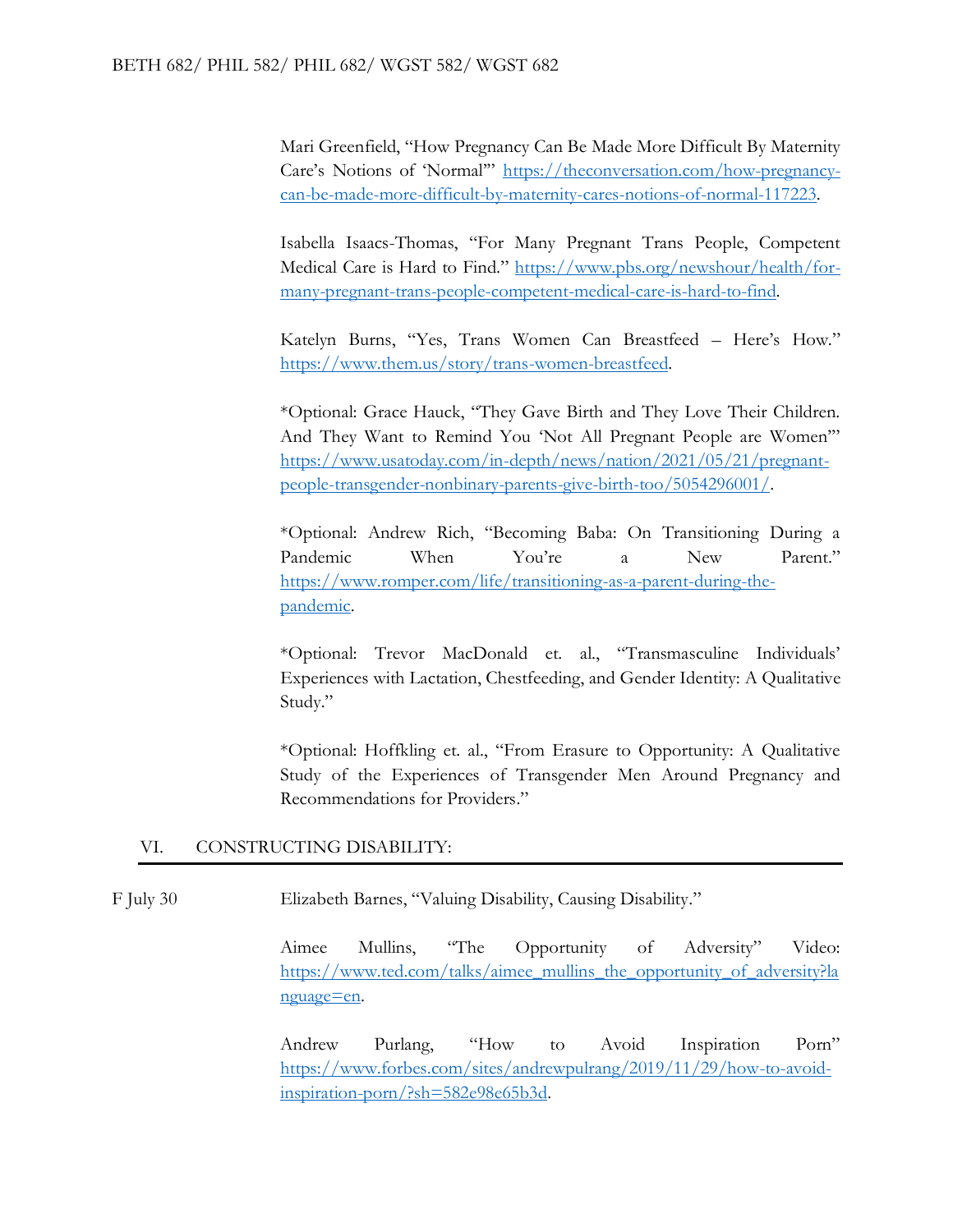\*Optional: "Elizabeth Barnes on Disability and Well-Being," *The Unmute Podcast with Myisha Cherry* (podcast episode) [https://podcasts.apple.com/us/podcast/episode-026-elizabeth-barnes-on](https://podcasts.apple.com/us/podcast/episode-026-elizabeth-barnes-on-disability-and-well-being/id956404060?i=1000385547275)[disability-and-well-being/id956404060?i=1000385547275.](https://podcasts.apple.com/us/podcast/episode-026-elizabeth-barnes-on-disability-and-well-being/id956404060?i=1000385547275)

\*Optional: How Health Care Makes Disability a Trap (*New York Times Op-Doc):*  [https://www.youtube.com/watch?v=7Lfxle9UwCI.](https://www.youtube.com/watch?v=7Lfxle9UwCI)

M Aug 2 Eli Clare, *Brilliant Imperfection,* "Ideology of Cure" and *"*Violence of Cure."

\*Optional: CBC Radio, "My Cerebral Palsy Isn't a Problem to be Cured, Says Writer Eli Clare" [https://www.cbc.ca/radio/tapestry/rethinking-disability-](https://www.cbc.ca/radio/tapestry/rethinking-disability-1.4726131/my-cerebral-palsy-isn-t-a-problem-to-be-cured-says-writer-eli-clare-1.4726305)[1.4726131/my-cerebral-palsy-isn-t-a-problem-to-be-cured-says-writer-eli](https://www.cbc.ca/radio/tapestry/rethinking-disability-1.4726131/my-cerebral-palsy-isn-t-a-problem-to-be-cured-says-writer-eli-clare-1.4726305)[clare-1.4726305.](https://www.cbc.ca/radio/tapestry/rethinking-disability-1.4726131/my-cerebral-palsy-isn-t-a-problem-to-be-cured-says-writer-eli-clare-1.4726305)

\*Optional: [Sandra Alland and Eli Clare, "Eli Clare on Our Relationship to Abnormal" [https://disabilityarts.online/magazine/opinion/eli-clare](https://disabilityarts.online/magazine/opinion/eli-clare-relationship-abnormal-promise-cure/)[relationship-abnormal-promise-cure/.](https://disabilityarts.online/magazine/opinion/eli-clare-relationship-abnormal-promise-cure/)

\*Optional: Swarthmore, "Listen: Author Eli Clare on Cure, Disability, Queerness, and Natural Worlds" [https://www.swarthmore.edu/news](https://www.swarthmore.edu/news-events/listen-author-eli-clare-cure-disability-queerness-and-natural-worlds)[events/listen-author-eli-clare-cure-disability-queerness-and-natural-worlds.](https://www.swarthmore.edu/news-events/listen-author-eli-clare-cure-disability-queerness-and-natural-worlds)

W Aug 4 Michael Hobbes, "Everything You Know About Obesity is Wrong" [https://highline.huffingtonpost.com/articles/en/everything-you-know](https://highline.huffingtonpost.com/articles/en/everything-you-know-about-obesity-is-wrong/)[about-obesity-is-wrong/.](https://highline.huffingtonpost.com/articles/en/everything-you-know-about-obesity-is-wrong/)

Lauren Freeman, "A Matter of Justice: "Fat" Is Not a Bad Word."

Kunal Sindhu and Pranav Reddy, "When Doctors Fat Shame Their Patients, Everybody Loses" [https://www.nbcnews.com/think/opinion/when-doctors-fat-shame-their](https://www.nbcnews.com/think/opinion/when-doctors-fat-shame-their-patients-everybody-loses-ncna1045921)[patients-everybody-loses-ncna1045921.](https://www.nbcnews.com/think/opinion/when-doctors-fat-shame-their-patients-everybody-loses-ncna1045921)

\* Optional: Linda Bacon and Amee Severson, "Fat is Not the Problem – Fat Stigma Is" [https://blogs.scientificamerican.com/observations/fat-is-not-the-problem](https://blogs.scientificamerican.com/observations/fat-is-not-the-problem-fat-stigma-is/)[fat-stigma-is/.](https://blogs.scientificamerican.com/observations/fat-is-not-the-problem-fat-stigma-is/)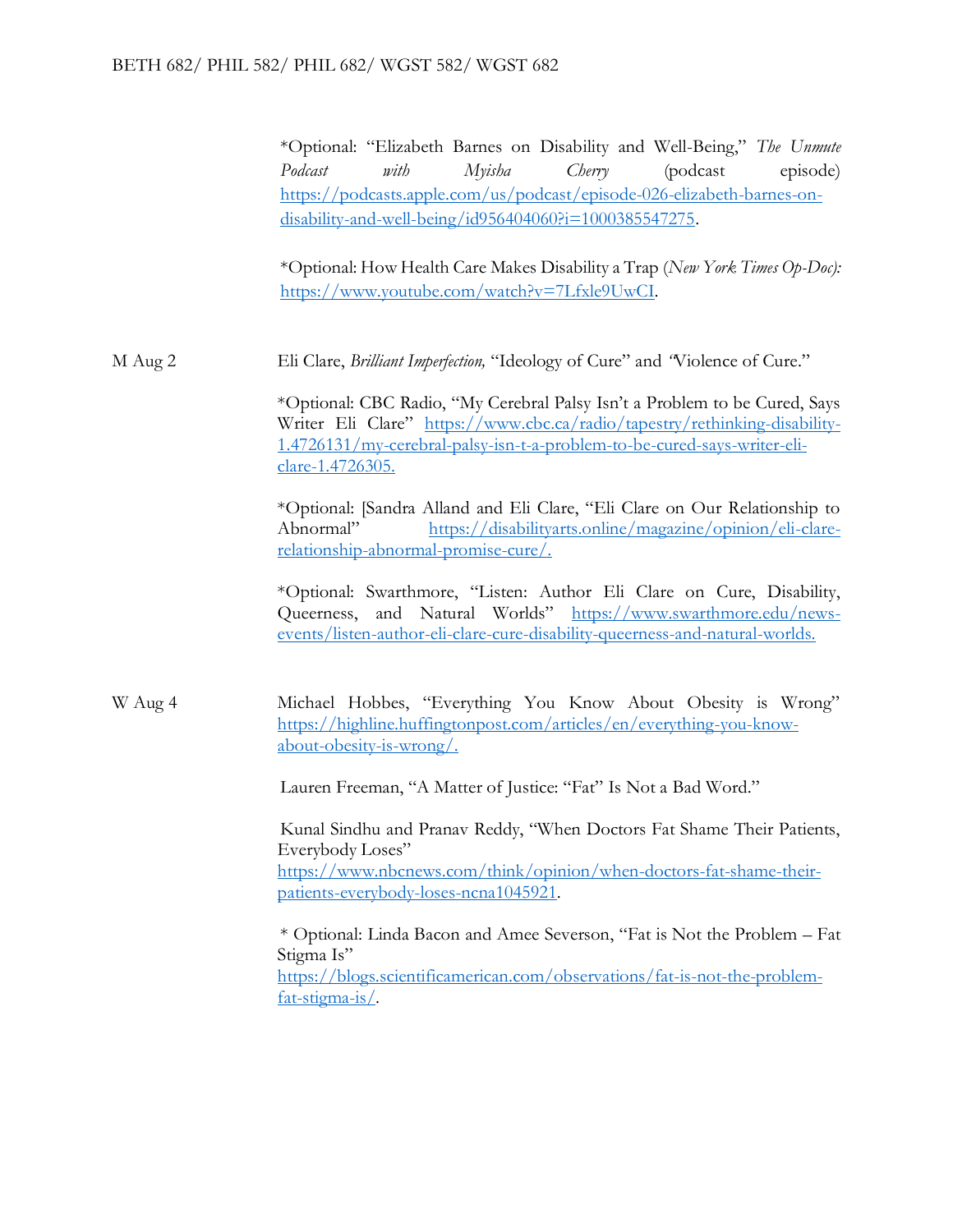# VII. COMMUNICATION + KNOWLEDGE TRANFER ACROSS DIFFERENCES IN POWER

F Aug 6 Havi Carel + Ian James Kidd, "Epistemic Injustice in Healthcare: A Philosophical Analysis." Lauren Freeman and Heather Stewart, "Microaggressions in Clinical Medicine." \*Optional: Jamie Utt, "Intent vs. Impact: Why Your Intentions Don't Really Matter" [https://everydayfeminism.com/2013/07/intentions-dont-really](https://everydayfeminism.com/2013/07/intentions-dont-really-matter/)[matter/.](https://everydayfeminism.com/2013/07/intentions-dont-really-matter/) \* Optional: Tania Lombrozo, "How Small Inequities Lead To Big Inequalities" [https://www.npr.org/sections/13.7/2017/07/24/539010535/how-small](https://www.npr.org/sections/13.7/2017/07/24/539010535/how-small-inequities-lead-to-big-inequalities)[inequities-lead-to-big-inequalities.](https://www.npr.org/sections/13.7/2017/07/24/539010535/how-small-inequities-lead-to-big-inequalities) \*Optional: Lauren Freeman and Heather Stewart, "The Problem of Recognition, Erasure, and Epistemic Injustice in Medicine: Harms to Transgender and Gender Non-Binary Patients – Why We Should Be Worried." \*Optional: Havi Carel and Gita Gyorffy, "Seen But Not Heard: Children and Epistemic Injustice." \*Optional: Ian James Kidd and Havi Carel, "The Predicaments of Patients." M Aug 9 Wrapping up! Hang in there, folx!  $\odot$ **Final papers due 11:59 PM**  \*Seriously, get them in! I am bound by the university grade deadlines! Namarta Verghese. "What is Necropolitics? The Political Calculation of Life and Death." [https://www.teenvogue.com/story/what-is-necropolitics.](https://www.teenvogue.com/story/what-is-necropolitics) Tues Aug 10 Term ends! You made it!  $\odot$ **Overview of deadlines (all due at 11:59 PM on the stated date): July 11:** Response 1 **July 18:** Response 2 **July 25:** Response 3

**July 28:** Op-Ed